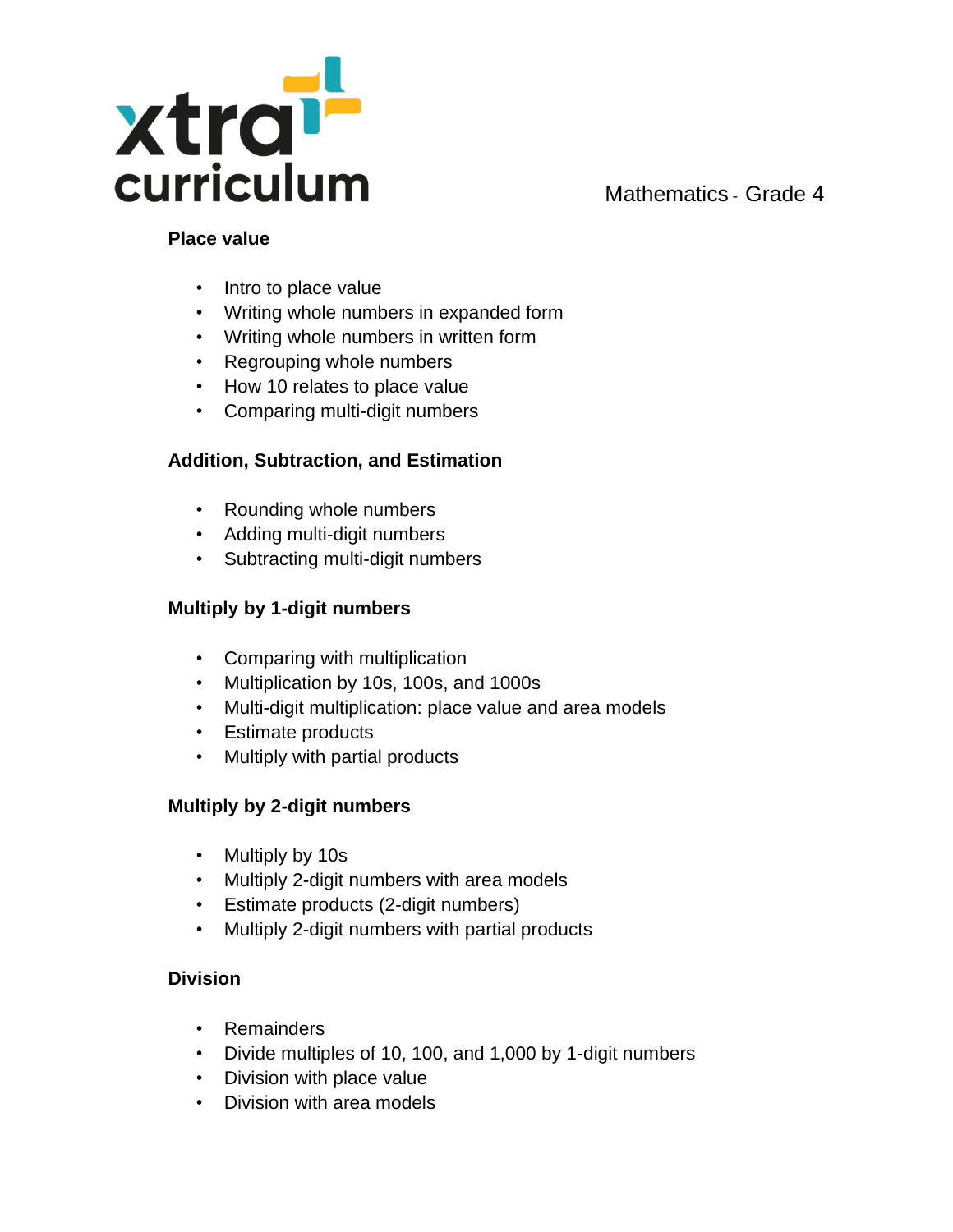

- Estimate quotients
- Multi-digit division with partial quotients
- Multiplication, division word problems
- Multi-step word problems

## **Factors, Multiples and Patterns**

- Factors and multiples
- Prime and composite numbers
- Math patterns

# **Equivalent fractions and Comparing Fractions**

- Equivalent fractions
- Common denominators
- Comparing fractions with unlike denominators visually
- Comparing fractions with unlike denominators

## **Add and Subtract Fractions**

- Decomposing fractions
- Adding and subtracting fractions with like denominators
- Adding and subtracting fractions: word problems
- Mixed numbers
- Adding and subtracting mixed numbers
- Adding and subtracting mixed numbers word problems
- Fractions with denominators of 10 and 100
- Line plots with fractions

## **Multiply Fractions**

- Multiplying fractions and whole numbers visually
- Multiplying whole numbers and fractions
- Multiplying whole numbers and mixed numbers
- Multiplying whole numbers and fractions word problems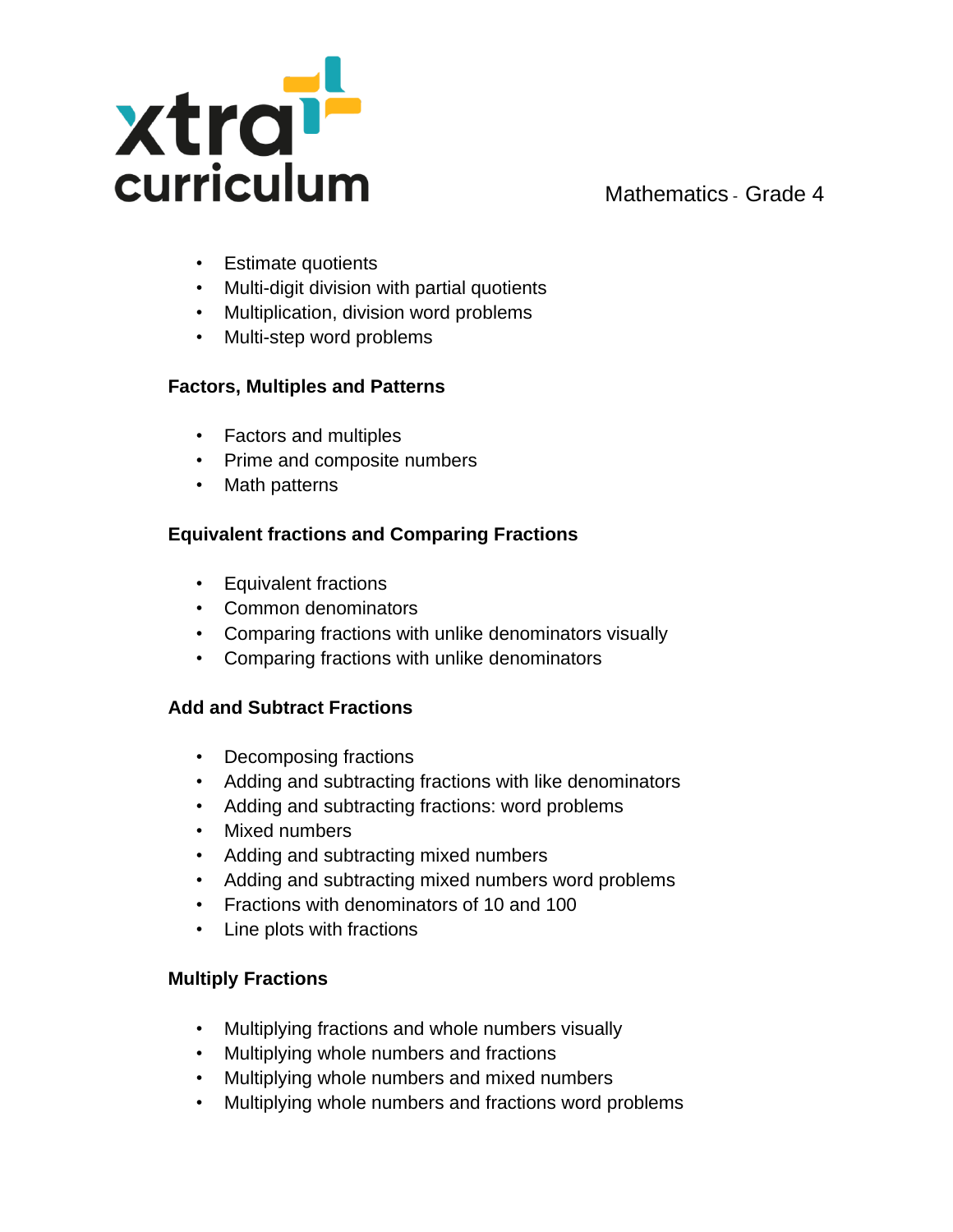

# **Understand Decimals**

- Decimal fractions
- Decimal fractions greater than 1
- Writing fractions as decimals
- Decimals in word form
- Decimals on the number line
- Regrouping decimals
- Writing decimals as fractions
- Common fractions and decimals
- Comparing decimals visually
- Comparing decimals

# **Plane Figures**

- Types of plane figures
- Angle introduction
- Parallel and perpendicular
- Classifying triangles
- Classifying geometric shapes
- Line of symmetry

## **Measuring Angles**

- Understanding angle measurement
- Measuring angles
- Decomposing angles

## **Area and Perimeter**

• Area and perimeter